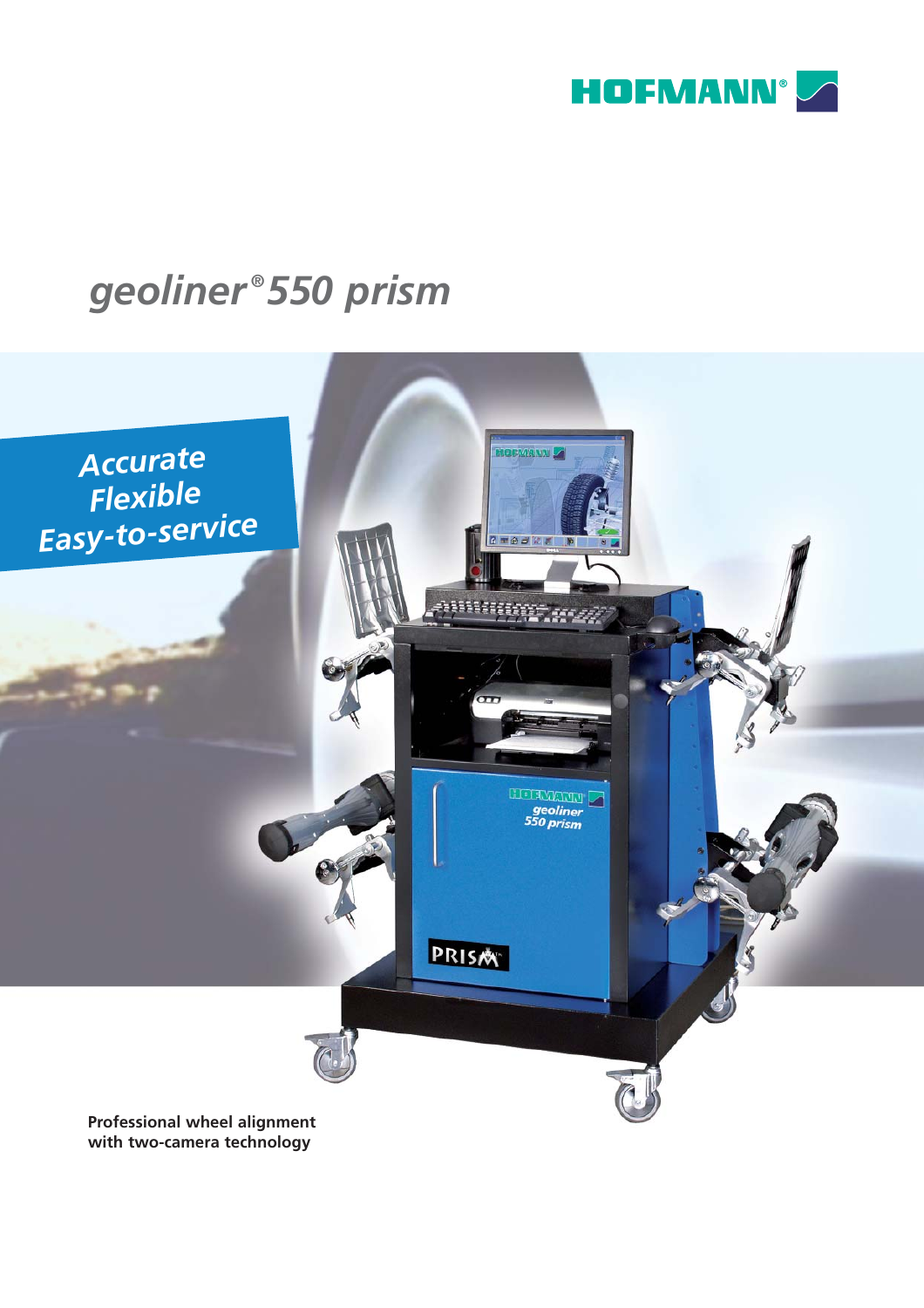### **Two-camera technology at it's best**



Snap-on Equipment has years of experience in developing wheel aligners as the pioneer of the three-dimensional imaging wheel alignment technology.

This profound knowledge matched with the advantages of CCD technology has now led to development of the world's first implementation of 100% portable imaging wheel alignment.

The Hofmann geoliner 550 prism uses front-wheel targets and rear-wheel pods (**PO**rtable **D**evice) to carry out wheel alignment.

With this two-camera technology the optical communication on the front axle cannot be interrupted, hence there is no need for a spoiler adaptor.



This wheel aligner allows measurements up to maximum steer without electronic turntables which saves relative investment and service/repair costs.

An added advantage is that no electronic components are provided on the front wheels – this saves additional maintenance costs.

Owing to the innovative measurement technology of the geoliner 550 prism the steering routine is quicklyaccomplished.



Pods, wheel clamps and targets are easy and simple to handle because they are made of magnesium. Should a pod have a defect, you simply return it and get a new one.

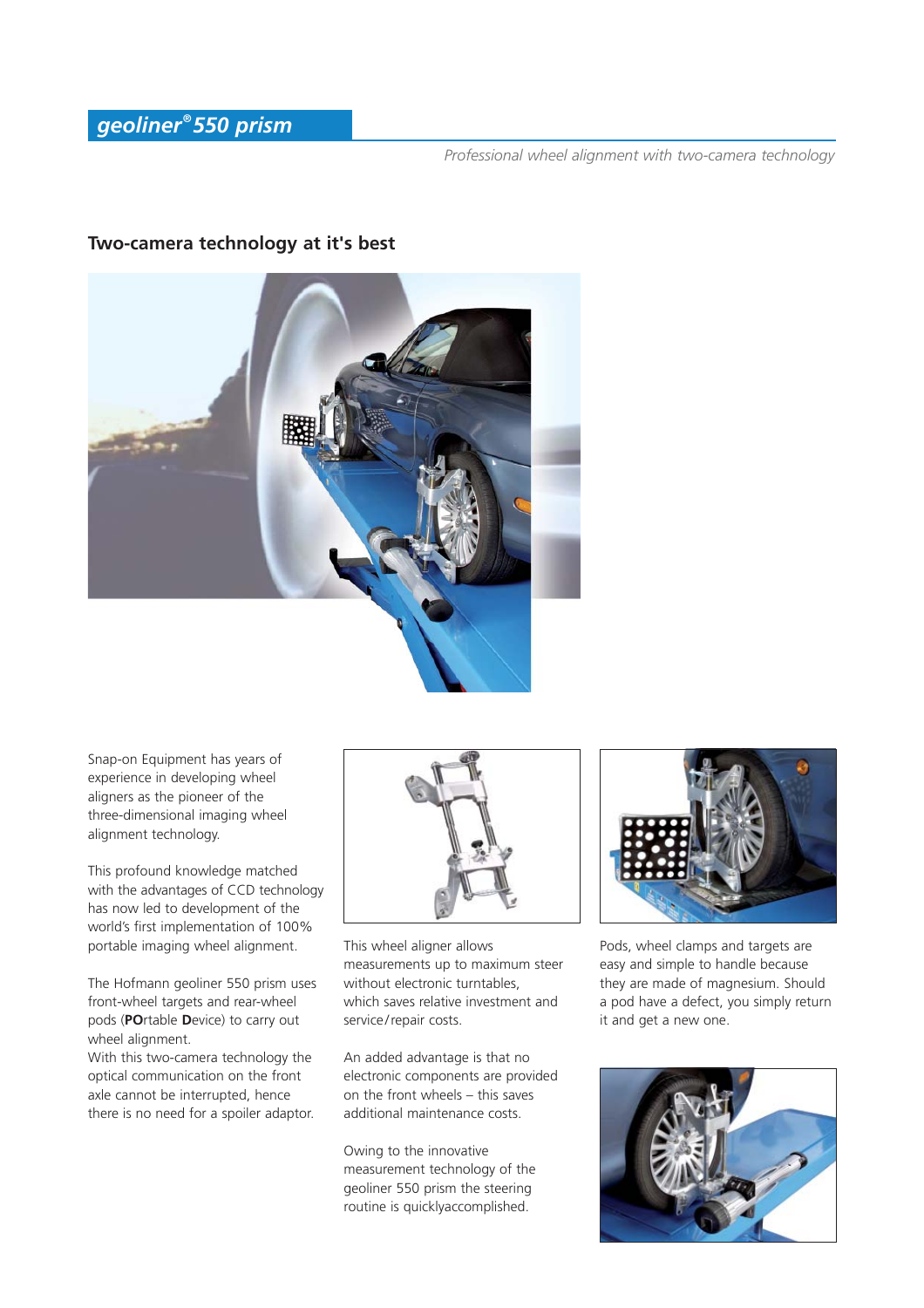#### **Flexible and easy to service**



Bluetooth communication needs no cables, which reduces maintenance work considerably. Owing to the high reliability of data communication, measurement results are always accurate.

The geoliner 550 prism is especially flexible as it can be used in different wheel alignment bays – no additional space is needed for this wheel aligner.

The special measurement technology allows alignment of vehicles having a long wheelbase – so one single aligner is sufficient for alignment of vehicles ranging from the Smart car to vans.

Our modern lithium-ion batteries have an especially long life, providing 24 h service (3 days in case of 3-4 alignments per day) with one charge. The batteries are software-controlled, so need for recharging is signalled early enough to avoid interruption of alignment tasks. The remaining charge is indicated to enable the user to safely complete the alignment.



The self-explanatory menu avoids mistakes on user's end, guiding the user quickly and simply through all measurement sequences.

Vehicle specifications are sourced directly from the OEMs and are therefore complete, up to date and correct. Complete OEM data and information support alignment of less conventional vehicle types. On the whole the specifications of more than 25,000 models of the past 25 years are available.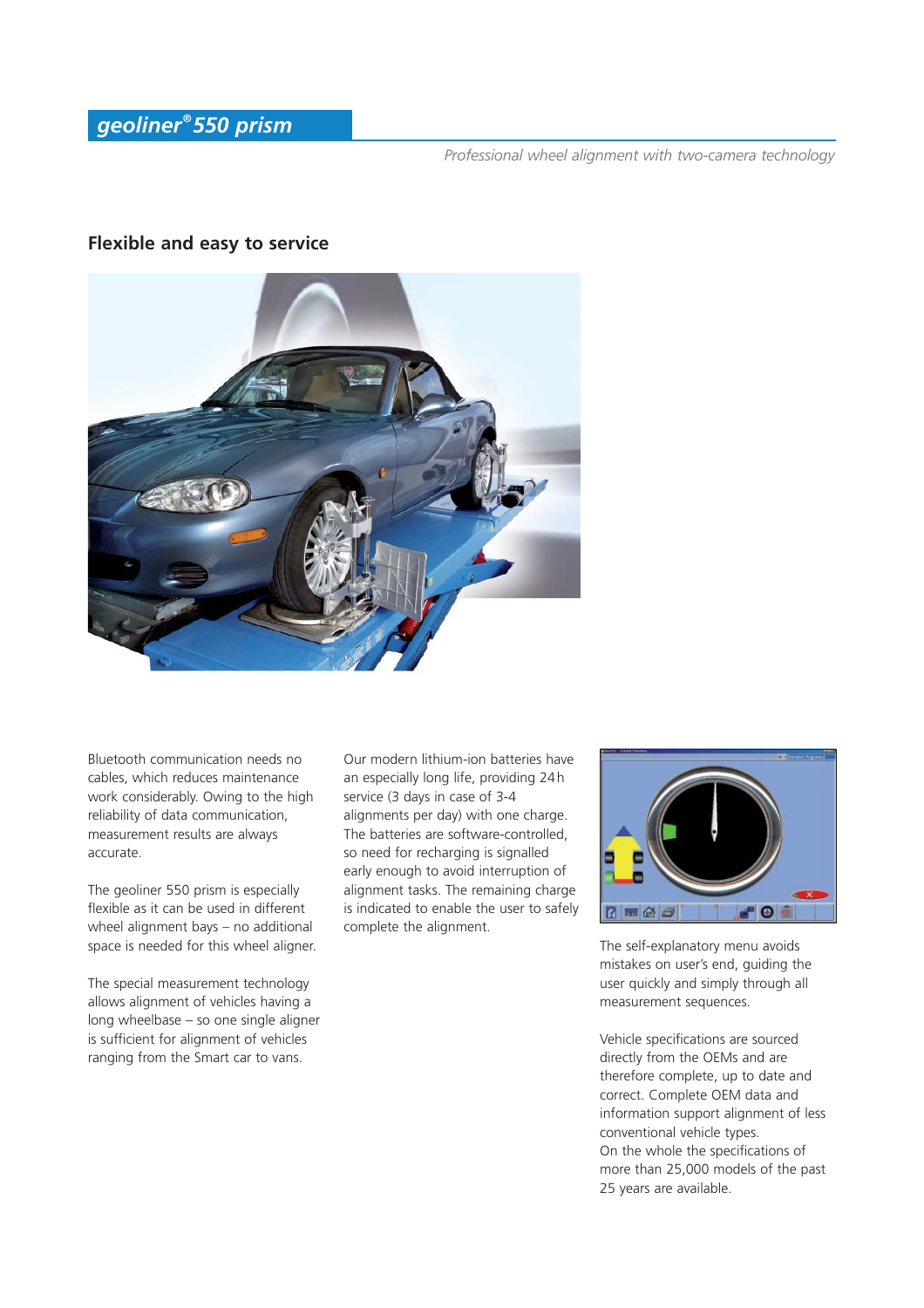## **Benefits of the geoliner 550 prism**

|                          |                                     | <b>PRISM</b> | <b>CCD</b>     |
|--------------------------|-------------------------------------|--------------|----------------|
|                          | Weight: target + clamp + pod        |              |                |
|                          | Block camera view                   |              |                |
|                          | Cost                                |              |                |
|                          | Space requirement                   |              |                |
|                          | Light sensitive                     |              |                |
|                          | Electronic onto the wheels          |              |                |
| Communication            | Wireless/Cordless                   |              |                |
|                          | Bluetooth                           |              | not applicable |
|                          | Cordless reliability                |              |                |
|                          | Battery life                        |              |                |
| <b>Service</b>           | Service free - no parts replacement |              |                |
|                          | Serviceability                      |              |                |
|                          | Parts interchangeable               |              |                |
|                          |                                     |              |                |
|                          | Field calibration                   |              |                |
| <b>Software features</b> | Long wheel base capable             |              |                |
|                          | No spoiler adaptors needed          |              |                |
|                          | No electronic turntables            |              |                |
|                          | Dimension screen                    |              |                |
|                          | Rolling runout                      |              |                |
|                          | Jacking runout                      |              |                |
|                          | Gravity gauge                       |              |                |
|                          | Brake system                        |              |                |
|                          | Rack dependant                      |              |                |
|                          | Wheel diameter                      |              |                |
|                          | Rollback                            |              |                |
|                          | OEM approved                        |              |                |



Better Comparable Worse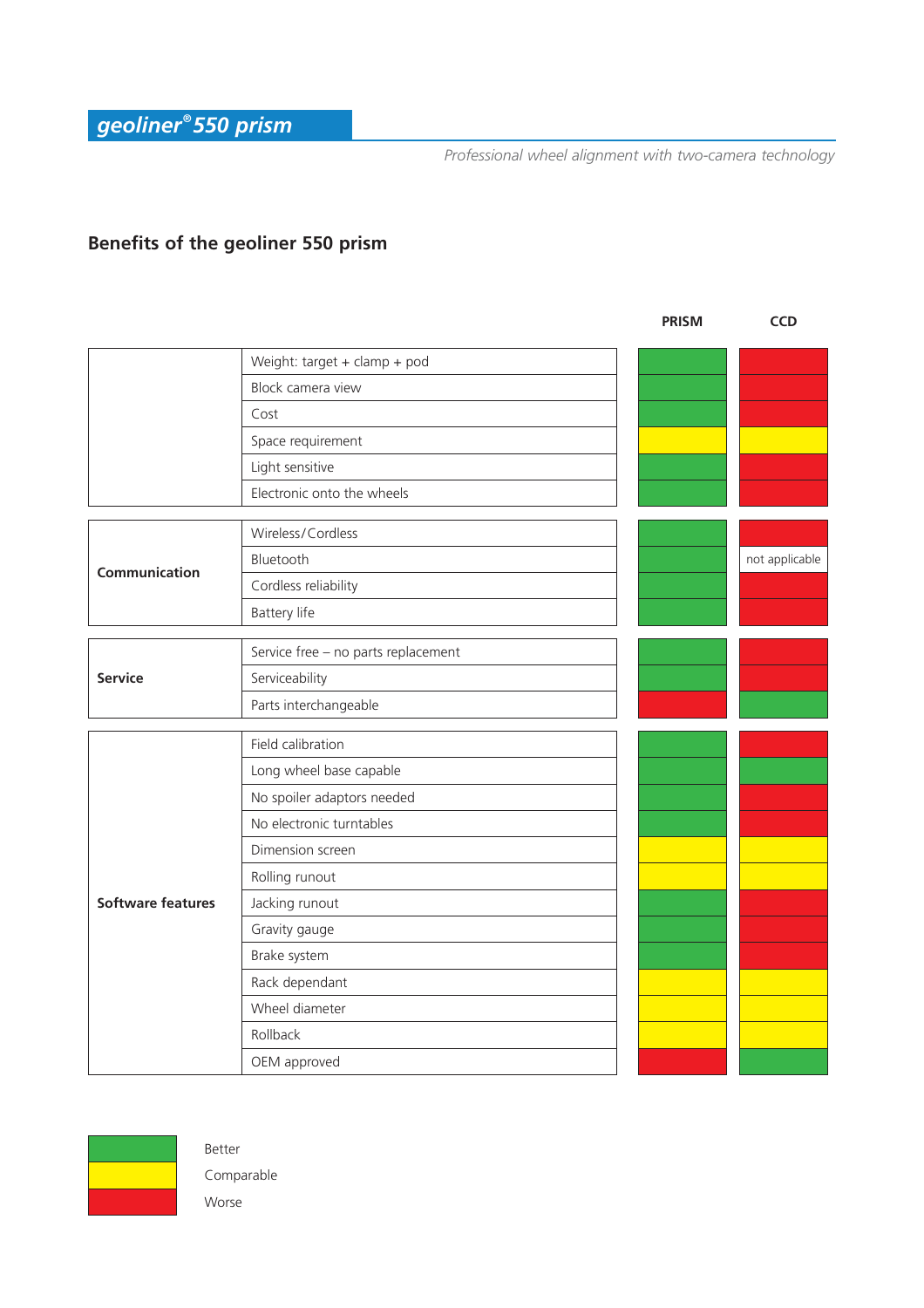| <b>Features</b>                             |  |  |
|---------------------------------------------|--|--|
| <b>General Features</b>                     |  |  |
| Windows XP Operating System                 |  |  |
| Vehicle Specifications $-25 + \text{years}$ |  |  |
| <b>Custom Vehicle Specifications</b>        |  |  |
| Regional Specifications                     |  |  |
| Aligner System Diagnostics                  |  |  |
| Backup/Restore of Calibration & Setup Data  |  |  |
| <b>Operator Efficiency</b>                  |  |  |
| Integrated Help system                      |  |  |
| 3-D Animations                              |  |  |
| Tools, Parts & Adjustment Instructions      |  |  |
| Advanced Customer Database                  |  |  |
| Customer Database Backup/Restore            |  |  |
| Multiple Print Formats                      |  |  |
| Multiple Units of Measure                   |  |  |
| Equalize Toe Warning                        |  |  |
| <b>Measurements</b>                         |  |  |
| Caster & SAI on Turntables                  |  |  |
| <b>SAI Elevated</b>                         |  |  |
| Toe Out on Turns                            |  |  |
| Ride Height Modified Vehicle Specifications |  |  |
| FrameCheckTM Light Truck Frame Angle        |  |  |
| <b>Adjustments</b>                          |  |  |
| Live Caster, Camber & Toe - Turntables      |  |  |
| Live Caster, Camber & Toe - Elevated        |  |  |
| Camber & Toe - Turntables (Frozen Caster)   |  |  |
| Camber & Toe - Elevated (Frozen Caster)     |  |  |
| A-Arm Adjust                                |  |  |
| Rear Shims                                  |  |  |